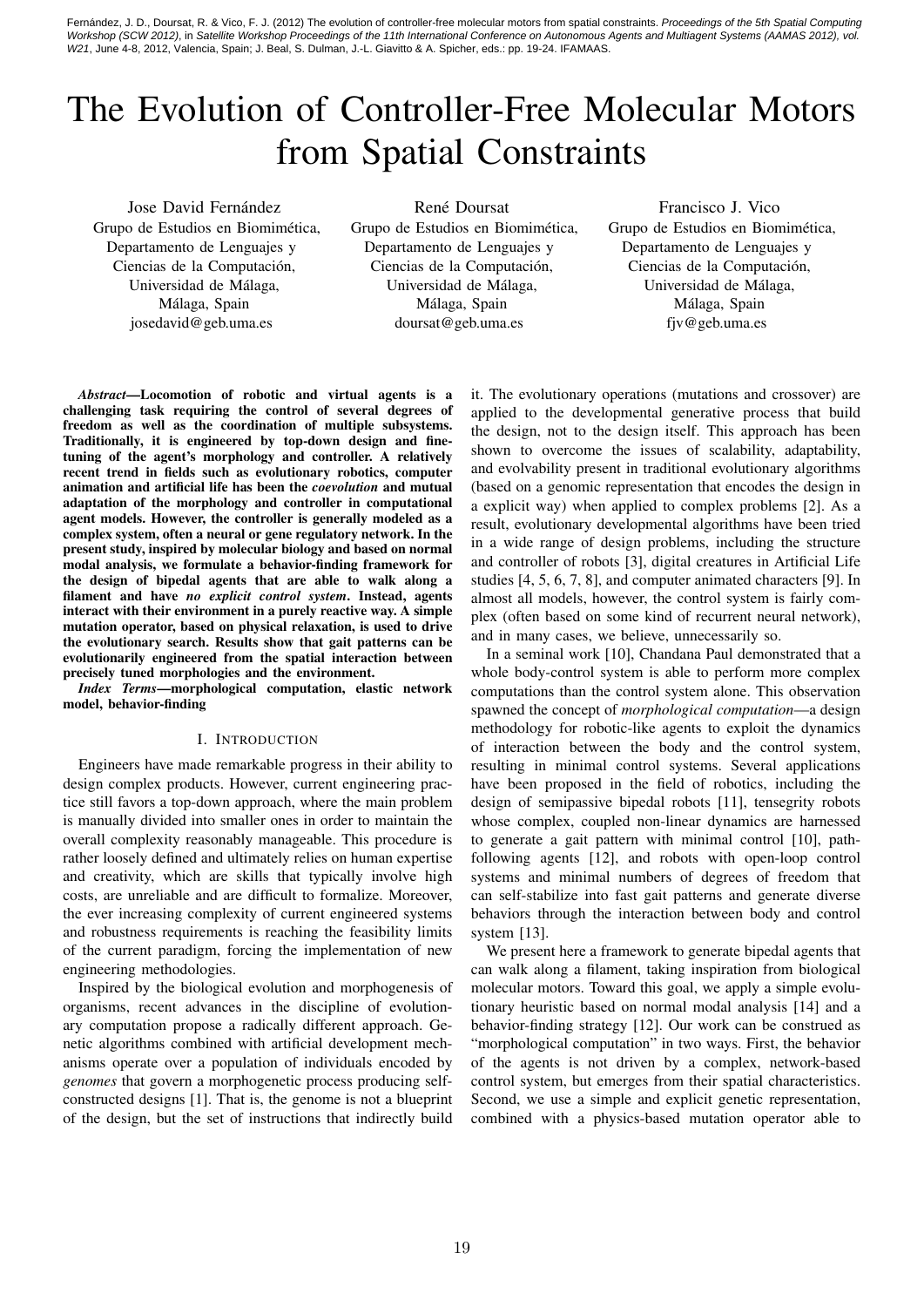

Figure 1. Working cycle of a motor template.

induce *coordinated changes* in the agents' structure. In this way, we take full advantage of the spatial and geometric nature of the genotype.

### II. METHODS

The model is motivated by biological molecular motors, such as the enzymes myosin, kinesin and dynein, capable of transforming chemical energy into mechanical work. Breaking down *ATP* molecules for power, these molecular motors can effectively *walk* along cellular filaments [15]. They are composed of one or two *motor heads*, each comprising a *catalytic core* (the site where ATP molecules attach) and a *docking site* (the site where the motor attaches to the filament). Each motor head undergoes a cycle (working cycle) of shape changes (*conformational changes*), powered by the energy stored in ATP molecules. The docking site cyclically attaches and detaches from the filament in a coordinated way, allowing the motor to advance through the filament.

Molecular motors can be construed as nanoscale robotic agents. The control system is implicitly defined in the specific biochemical interactions between the molecular motor, the ATP molecules, and the filament; in this way, their morphologies canalize the movements and the function of the motors [16]. Indeed, molecular motors represent a clear example of morphological computation. Taking inspiration from this observation, we have built a framework based on evolutionary optimization to design robotic agents that function in a way similar to molecular motors. We call these agents *motor templates*, following our earlier work on this topic [17]. A motor template represents the structure of a plausible protein. It is modeled by a folded chain of vertices, in which elastic links are established between two vertices if and only if their distance is less than a given threshold [18]. Thus the whole object constitutes a 3D mass-spring network. While modeling molecular motors with mass-spring networks may seem simplistic, it can be justified theoretically: for most

proteins, including many molecular motors, the dynamics is mainly dictated by their overall structure rather than their specific biochemical compositions [19].

## *A. Motor templates*

A template has two motor heads, each one endowed with a catalytic core and a docking site. The catalytic core is defined as a set of two nodes in the network. When an ATP molecule binds to the core, it is placed exactly in the middle of the two vertices, connected by a spring to each vertex in the pair. These springs are stretched to model the change in potential energy brought by the ATP molecule (this mechanism has been used in other studies, as [18]). The docking site is modeled as a set of nodes that can attach and detach from the filament. The working cycle of a motor head can be described as a reactive finite-state machine with four states:

- 1) *Sticky* state: The docking site is not in contact with the filament, and the catalytic core is empty (Figure 1a). This state ends when any node of the docking site touches the filament: the node becomes fixed to the filament, and an ATP molecule is bound to the catalytic core with stretched springs (Figure 1b). Then, the motor head transitions to the next state.
- 2) *Bound* state: The stretched springs introduced in the transition to this state induce a conformational change (Figure 1c), while the docking site remains firmly attached to the filament, resulting in a conformational change. After a fixed amount of time passes, the motor head transitions to the next state.
- 3) *Nonsticky* state: the nodes of the docking site detach from the filament, but remain in contact with it. If the activity of the other motor head or residual elastic forces drive the docking site out of contact with the filament (Figure 1d), the ATP is expulsed from the catalytic core, deleting the associated springs (Figure 1e). Then, the motor head transitions to the next state.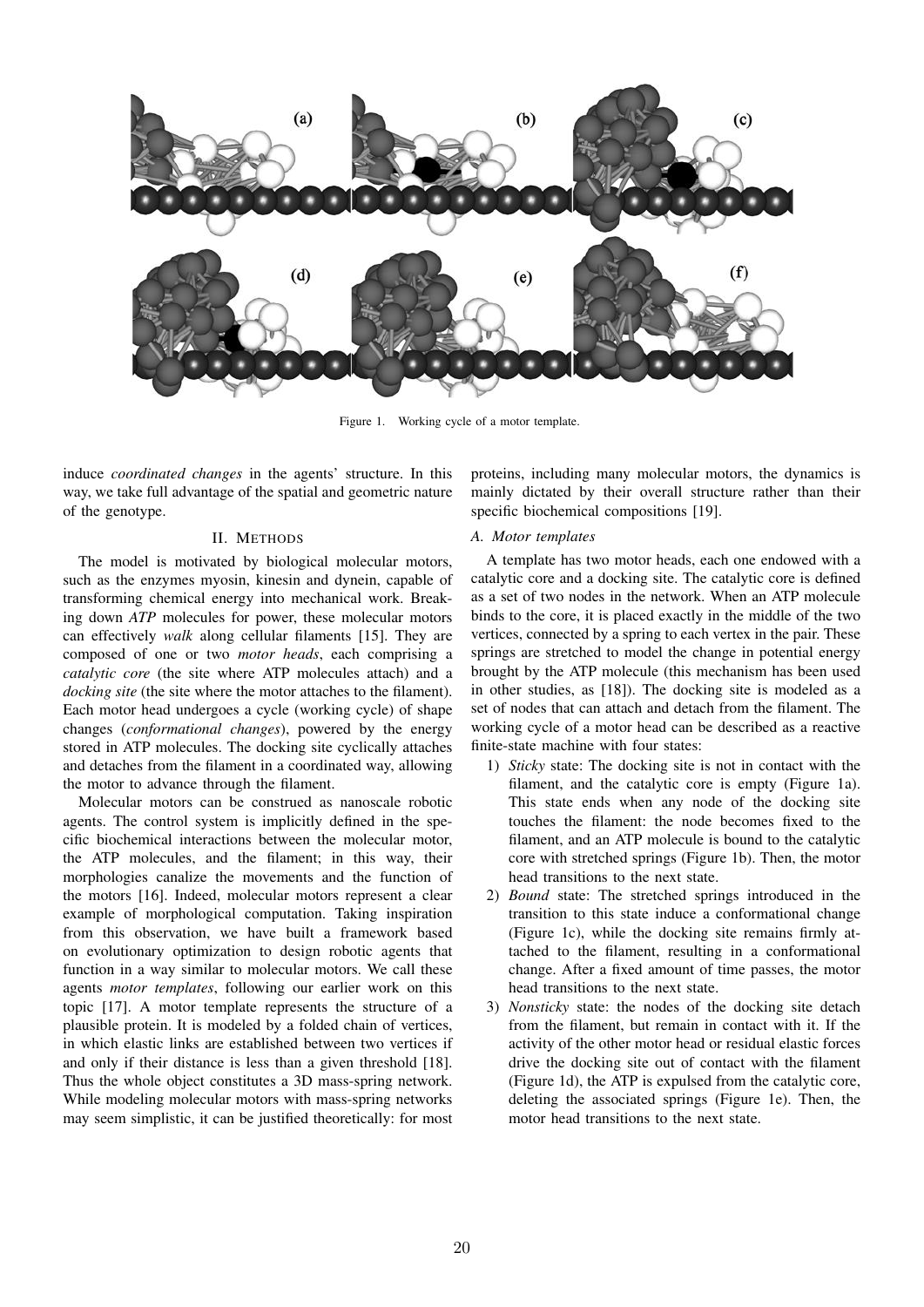

Figure 2. A mass-spring network (a) is processed to determine its catalytic cores and docking sites. The normal mode associated to the third eigenvector of its Kirchhoff matrix is shown (b). Each vertex is associated to a component of the eigenvector, whose magnitude (size) and sign (white positive, gray negative) conveys information about the vibration of the vertex in that normal mode, splitting the structure into three clusters. A motor head (c) is then composed of a catalytic core (ATP and connecting springs shown in black) placed between a distal cluster and the central one, and a docking site (in white). Finally, a motor template (d) is defined by joining two structures that are mirror images of each other.

4) *Relaxing* state: When the catalytic core becomes empty, the absence of the associated springs triggers another conformational change. After a fixed amount of time passes, the vertices of the docking site regain the ability to get fixed to the filament, and the motor head transitions to the initial state (Figure 1f), completing the cycle. A motor head has *completed* a working cycle when it has passed through all states and is back to the initial one: 1-2-3-4-1.

Simple and elegant theoretical tools that consider proteins as mass-spring networks, such as the Gaussian Network Model (GNM), use normal mode analysis to predict their structural and dynamical properties, and can do so to a surprising

extent, including their unfolding pathways [20], their domain decomposition [21], and, in particular, their conformational changes and the position of their catalytic cores [22]. We use a heuristic based in GNM to determine the placement of the docking sites and catalytic cores, which are indirectly encoded in the morphology of the structure. Specifically, to define a motor head (with a catalytic core and a docking site) in the mass-spring network of a template (Figure 2a), we segment the network using the normal mode associated to the third eigenvector of its Kirchhoff matrix [22]. This eigenvector assigns a vibrational amplitude to each node in the network, which can be either positive or negative. In Figure 2b, each node's size and color represent the amplitude and sign, respectively (white is positive, gray is negative). Grouping neighboring nodes with same-sign vibrational amplitudes, three clusters can be defined in most mass-spring networks. There are two interfaces (hinges) between the clusters, such that two of the clusters are distal while the other one is central. As the third eigenvector is associated to a low-frequency normal mode, the interfaces heuristically indicate the places where the structure may bend easily in a conformational change [22]. In one of the interfaces, we introduce a catalytic core defined as a pair of nodes where ATP can bind (in Figure 2c, the ATP and its binding springs to the nodes of the core are shown in black), one node in a distal cluster and the other in the central one. As many pairs of vertices may exist, a heuristic is applied to select one of them. The docking site associated to the catalytic core is defined as the nodes of the associated distal cluster (Figure 2c, white nodes). Finally, the template is constructed by joining two instances of the structure (one of them the mirror image of the other) at the level of the first vertex in the chain of vertices, and setting a motor head at the opposite end of the structure (Figure 2d). This is inspired in the fact that many molecular motors function as dimers [15], i.e., they are composed of two joined identical proteins, each equipped with a motor head at their other extremity.

## *B. Evolutionary search*

The genotype-phenotype mapping is direct at the morphological level: the genome *is* the 3D structure. At the functional level, however, the configuration of the motor heads is indirectly encoded by the structure, as described in the previous subsection.

To start an evolutionary optimization, the agents in the initial generation are generated as randomly folded chains of 50 nodes, defining relaxed springs between all neighboring nodes. Then, agents are evaluated in the following simulation: they are placed above a straight filament (made of nodes of the same size as the nodes of the structure), such that both docking sites touch it. One of the motor heads is set in the *sticky* state, while the other is set in the beginning of the *relaxing* state. If the structure and the configuration of the motor heads is adequate, coordinated working cycles (that is to say, their states change in a coordinated and cyclic way). After a preset amount of time passes, the simulation is stopped and the fitness is calculated to be the displacement of the agent's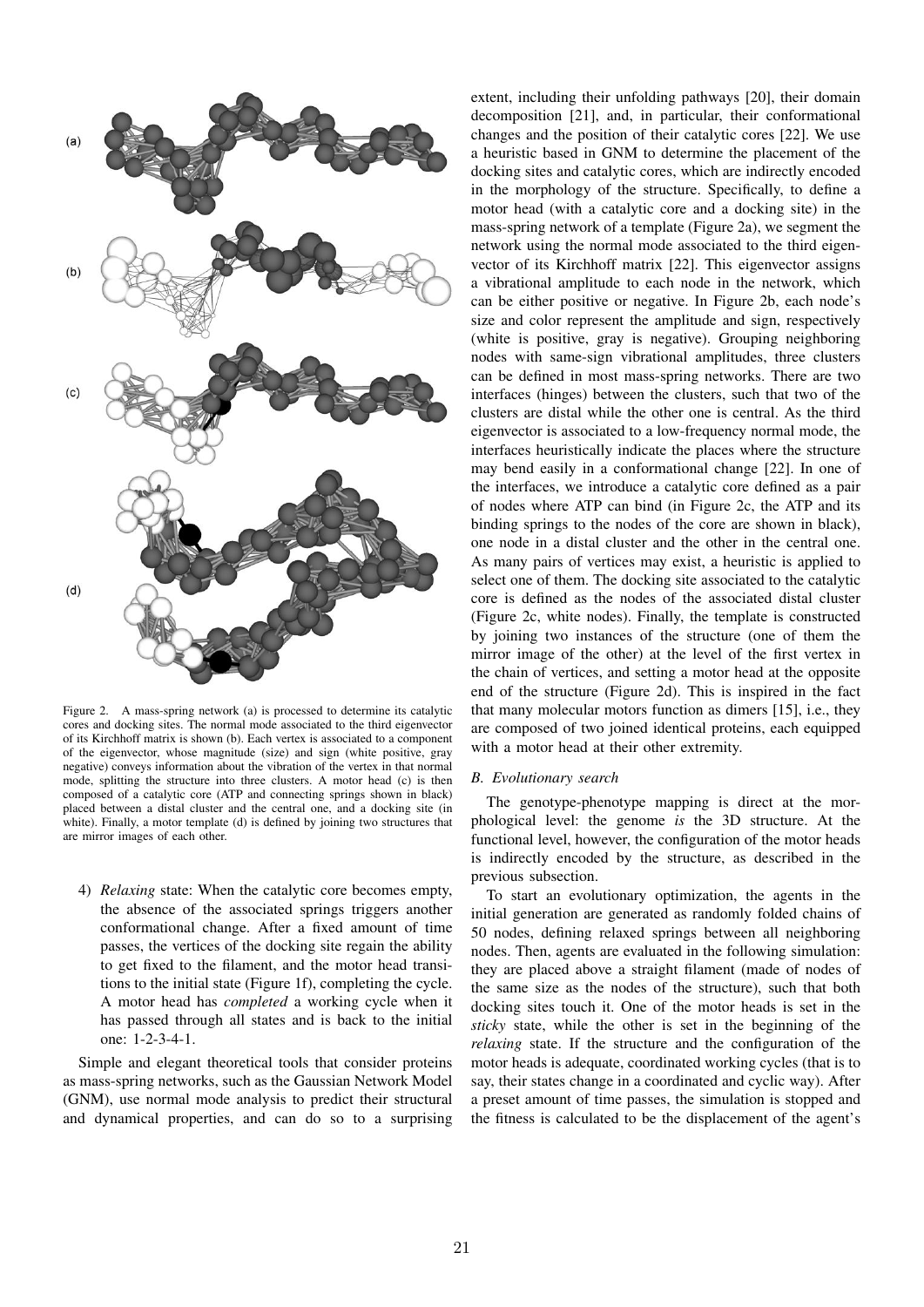

Figure 3. A mass-spring network structure is mutated (a) by enlarging the rest length of a spring (dark gray). The resulting structure after relaxation is shown (b) along with the original structure, in dark gray. Arrows point towards the main direction of displacement in each part of the structure.

center of mass in the direction of the filament, plus the number of completed working cycles by both motor heads.

For some structures, the heuristic cannot properly define the configuration of the motor heads (docking sites and catalytic cores). In this case, they are tagged as *nonevaluable* and are not subject to selection (they are eliminated from the evolutionary competition).

After the evaluation is done, a new population of agents is generated from the previous one by preferentially selecting agents with higher fitness. Finally, the mutation operator is applied (Figure 3). As the genotype-phenotype mapping is direct at the morphological level, the mutation operator must be able to bring many coordinated changes to the structure, in order to be effective. This can be accomplished by using a physics-based mutation: as each network is a spatial configuration of vertices connected by springs in resting state (neither compressed nor stretched), a mutation consists of changing the rest length of one or several springs, each one by an independent, random amount. These perturbations introduce potential energy in the mass-spring network. If it is allowed to relax through a physics simulation, the relative positions of many vertices will change in a coordinated manner (just as originally intended) to relieve the stress. After the relaxation process, the rest lengths of the springs are set to the new distances between nodes, and springs may be added (resp. deleted) if nodes become (resp. cease to be) neighbors. In each evolutionary run, a population of 100 templates undergoes the evaluation-selection-mutation cycle for 200 generations.

#### III. RESULTS

The model has been tested in 38 evolutionary runs. In each run, 100 random mass-spring networks were generated to compose the corresponding initial population, 3800 in total. Almost all of them either walked a negligible distance or were nonevaluable (Figure 4). However, taking as a reference the distance walked by the best individual in each evolutionary run, significantly improved individuals have evolved, too. In



Figure 4. Histograms comparing the performance of 3800 randomly generated templates and the best evolved templates in 38 evolutionary runs. In the first histogram, a significant fraction of the templates ( $\simeq 1600$ ) are nonevaluable.

many cases, relatively minor modifications to the mass-spring network triggered a significant increase in the distance covered by the corresponding motor templates, suggesting that good templates needed to be precisely tuned to the working cycle and the details of the simulation.

The evolved bipedal templates feature a range of shapes and gaits:

- *•* Walking *pseudo-legs* (Figure 5a) take short and secure alternate steps. The example shown here presents the peculiarity that the legs get attached to the filament at different angles, yet they still produce a steady gait.
- *•* Slow, well-secured *pullers* (Figure 5b) keep a firm grip on the filament. Note that the limbs grasp the filament from below, while they join above it. This example rotates around the filament as it moves along it.
- *• Hoppers* (Figure 5c) thrust themselves with both motor heads in an alternate way, only occasionally attaching both legs simultaneously to the filament. In the example provided here, the greater parts of the limbs are entan-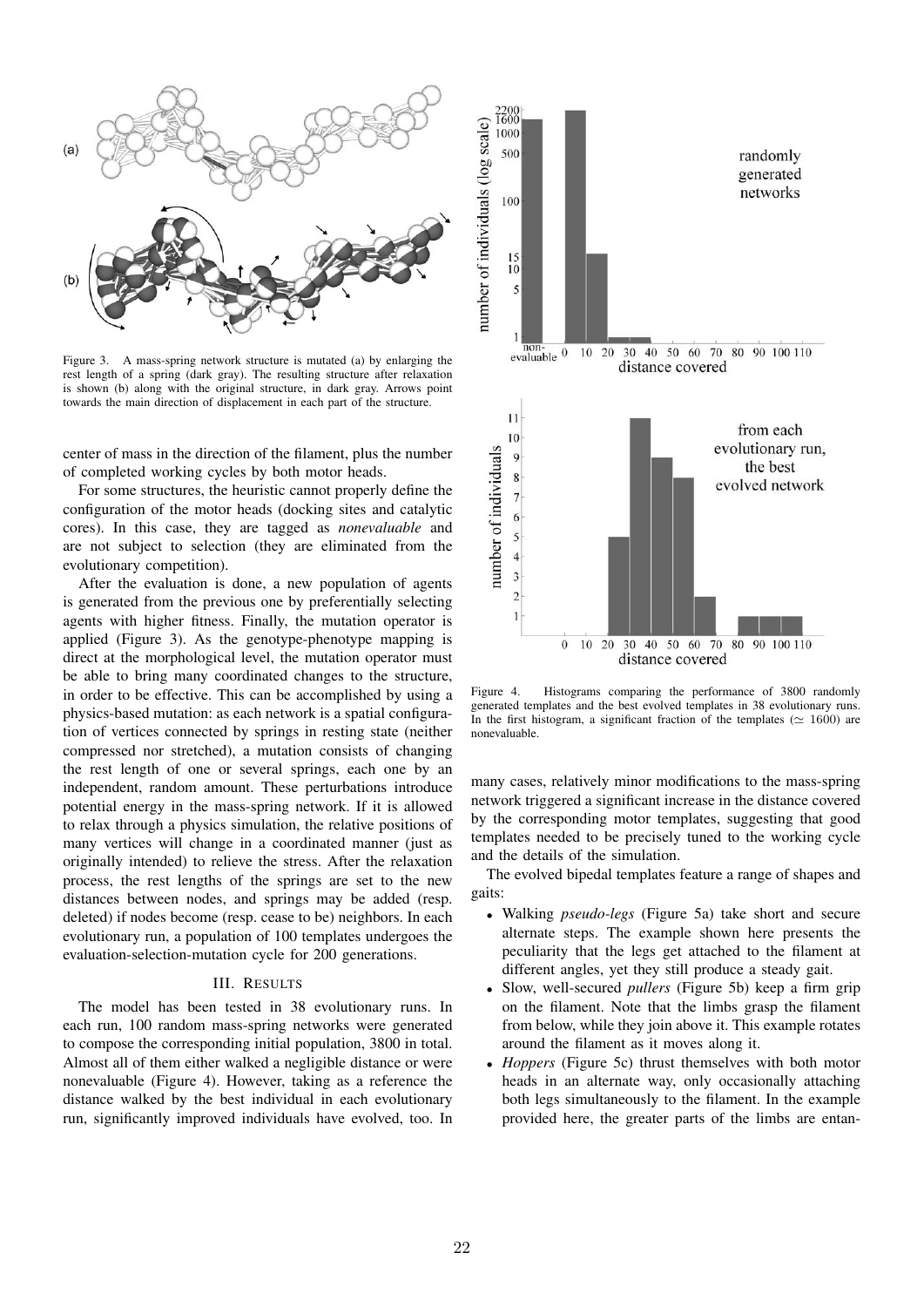

Figure 5. Sequences of snapshots illustrating the gait patterns of four evolved motor templates (in each case from left to right and from top to bottom). A node in the filament is marked in red to provide a point of reference.

gled into a single mass, effectively acting as cargo, and transported by comparatively small actuating limbs.

*•* Short but fast pulling *pseudo-limbs* (Figure 5d) are the fastest bipedal templates evolved in these experiments. This example has the peculiarity that the phase difference between both legs drifts in time.

#### IV. DISCUSSION

In this study, we have presented a framework to generate motor templates (walking bipedal agents) inspired by biological molecular motors. The methodology consists of deriving the function of the agents from their structures (based on normal modal analysis), via a simple evolutionary algorithm and a physics-based mutation operator. The resulting structures can be interpreted as models of robotic agents made of elastic materials, suspended in a viscous fluid, while the "ATP molecules" that power the agents can be interpreted as simple actuators modifying the length of isolated parts of the structure.

As the structures are optimized to solve a functional prob-

lem (move forward as fast as possible) without morphological specifications, the problem can be described as *behaviorfinding* [12] structure or morphology according to a set of constraints. The application of evolutionary optimization to behavior-finding tasks often yields diverse and sometimes unexpected solutions [12].

Many aspects of the model were specifically designed to be as simple as possible. The genome is minimal: it is only a fixed-width sequence of nodes in 3D space with springs between neighboring nodes, and the evolutionary algorithm is also very simple, including a single mutation operator and no crossover. Viable gait patterns could still be found in a highdimensional space because the search was canalized in two ways:

- *•* The working cycle (a simple reactive model) is hardwired, and the configuration of the motor heads is indirectly encoded in the morphology of the agent.
- *•* The mutation operator is based on physical relaxation after the application of perturbations to the structure, so it induces a fitness landscape that is more correlated to